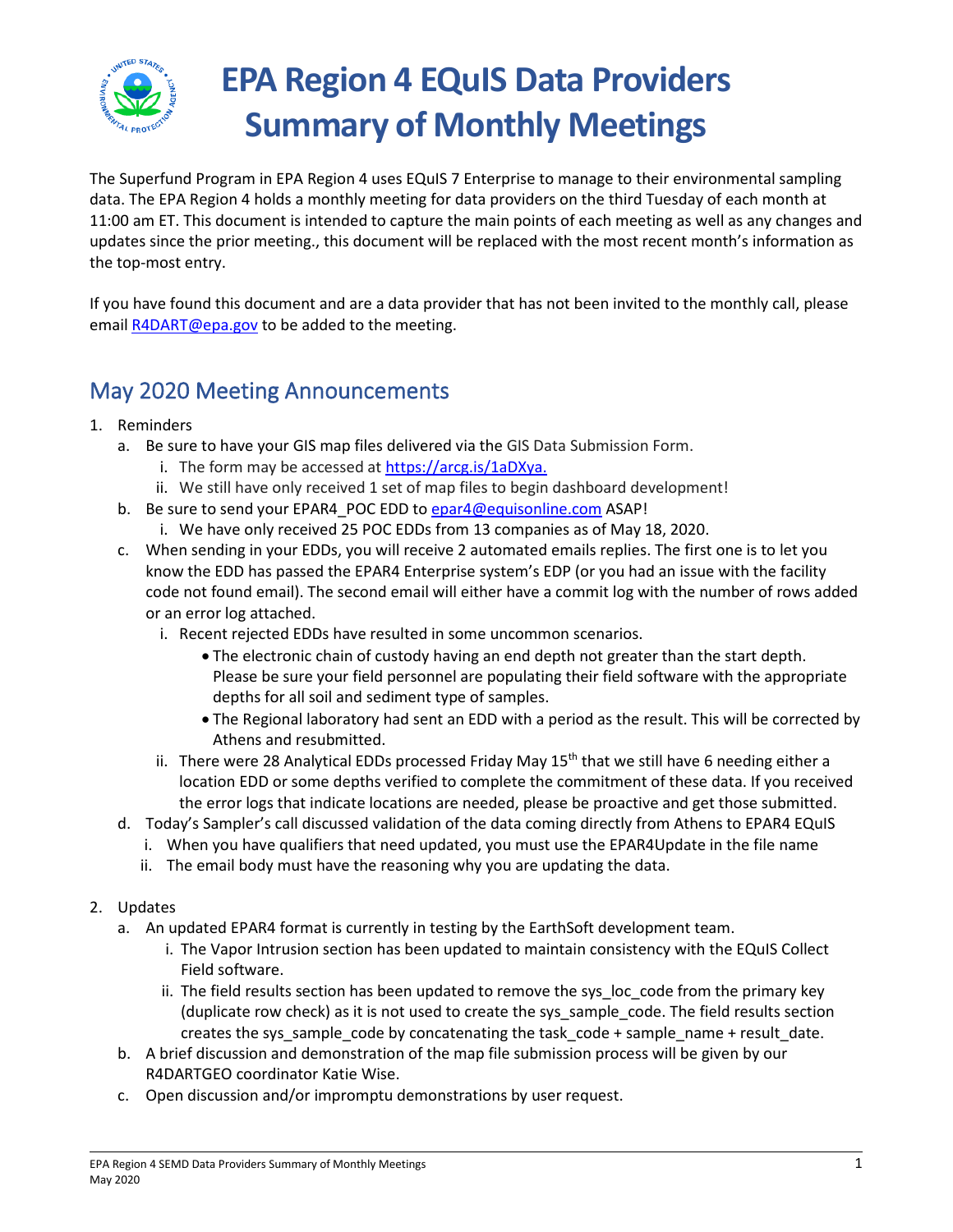# April 2020 Meeting Announcements

- 2. Reminders
	- a. Be sure to have your GIS map files delivered via the GIS Data Submission Form.
		- i. The form may be accessed a[t https://arcg.is/1aDXya.](https://arcg.is/1aDXya)
		- ii. We still have only received 1 set of map files to begin dashboard development!
	- b. Be sure to send your EPAR4 POC EDD to [epar4@equisonline.com](mailto:epar4@equisonline.com) ASAP!
		- i. We have only received 23 POC EDDs from 12 companies as of April 27, 2020.
	- c. When sending in your EDDs, you will receive 2 automated emails back. The first one is to let you know the EDD has passed the EPAR4 Enterprise system's EDP (or you had an issue with the facility code not found email). The second email will either have a commit log with the number of rows added or an error log attached.
		- i. Recent rejected EDDs have resulted in some uncommon scenarios.
			- A space before the facility code but after the first period. A space is a valid character. Be sure there are no extra characters between the periods so the system may parse the parts to know what facility to load to and which format to check the EDD against.
			- The same file name sent with different data. If the second file name is received by the system before it processed the first file, the system will add an 1 to the file name. This creates an invalid file name and will not process the second file.
		- ii. The file name convention: 13-0001 YourSite YourCompanyCode 19 01 08 Ch abc.110001224773.EPAR4.dat 1
- 2. Updates
	- a. We have EPAR4 folks that are unable to use the data for certain analysis due to data gaps.
		- For wells, we need either the dt location's total depth or the dt well's depth of well. Without the depth, we are unable to get a rendering of the wells using EQuIS EnviroInsite.
		- For fish data, we need minimally the fish length and weight.
		- Contact R4DART to discuss classification prior to your EDD submission.

| An example using FSAMPLE: |  |                               |  |  |  |
|---------------------------|--|-------------------------------|--|--|--|
|                           |  | sample_class custom_field_1 c |  |  |  |
|                           |  |                               |  |  |  |

| sample_class | custom_field_1 | custom field 2     |  |
|--------------|----------------|--------------------|--|
| Text(10)     | Text(255)      | Text(255)          |  |
|              | length         | weight             |  |
| $0-59$ mm    |                |                    |  |
| 60-119 mm    |                |                    |  |
| 120-149 mm   |                |                    |  |
| 150-179 mm   |                |                    |  |
| 180-200 mm   | 181 mm         | 103.5 <sub>q</sub> |  |

- b. The EarthSoft developers are working with Athens Field personnel to create an EQuIS Collect Vapor Intrusion (VI) collection form. A demonstration of the progress was presented to Athens who provided feedback. EarthSoft will continue development and pilot with Athens before this is available to contractors.
- c. The VI section of the EPAR4 format will be replaced over the next month to ensure consistency with the VI Collect Form field collection. Additionally, a new *EPAR4.rvf* file has been provided with new values specific to VI.
- d. A brief demonstration of the Action Level Information widget to download for review what the screening levels are. This may either be done by analyte(s) or by a multiple select of any number of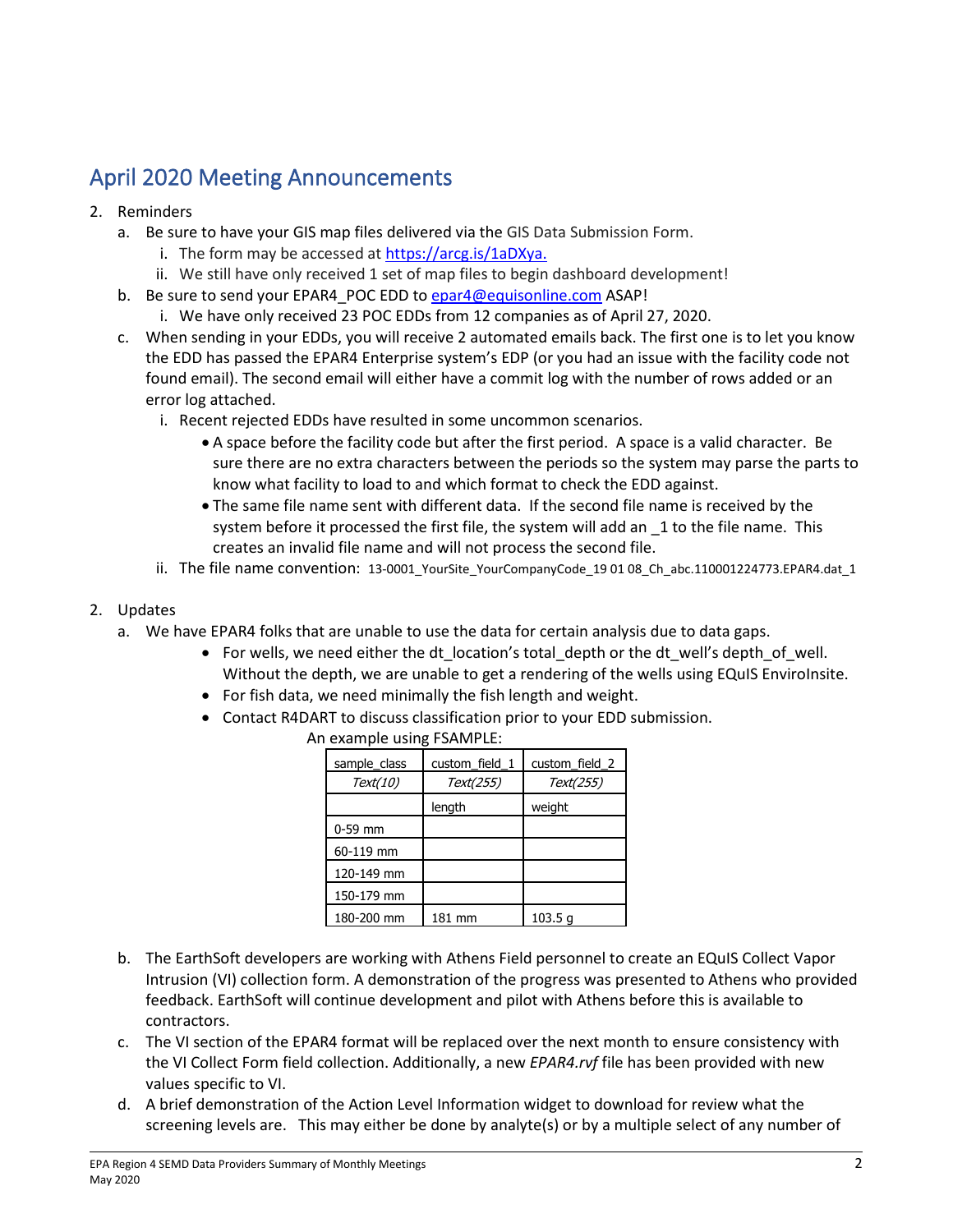the screening levels within EPAR4 DART EQuIS system. We also we review the selections ability in the Screening Criteria exceedance crosstab table reporting.

# March 2020 Meeting Announcements

- 1. Reminders
	- a. Be sure to have your GIS map files delivered via the GIS Data Submission Form.
		- i. The form may be accessed a[t https://arcg.is/1aDXya.](https://arcg.is/1aDXya)
		- ii. We have only received 1 set of map files to begin dashboard development!
	- b. Be sure to send your EPAR4\_POC EDD to [epar4@equisonline.com](mailto:epar4@equisonline.com) ASAP!
		- i. We have only received 12 POC EDDs from 11 companies as of March 16, 2020.
- 2. A demonstration of the GIS Data Submittal process will be given by our SME, Katie Wise.
- 3. Updates
	- a. For Analytical data questions when the EDD is from the Regional Lab:
		- i. Jeff Hendel has rotated to a different position.
		- ii. For organics Jason Collum is filling in during the transition (Collum.Jason@epa.gov).
	- b. Any chain of custody changes must be sent to [R4COCCorrections@epa.gov.](mailto:R4COCCorrections@epa.gov)
		- i. Both the *coc.pdf* and the electronic *coc.xml* files should be sent with appropriate information.
		- ii. October meeting notes had this incorrectly listed as EPAR4COCCorrections@epa.gov.
	- c. An updated reference value file has been attached for convenience pending download site update.
		- i. Updated tables include:
			- Rt\_analyte
			- Rt\_analytical\_method
			- Rt prep\_method
			- Rt\_building\_types
			- Rt building use type
			- Rt\_sample\_param\_types (for vapor intrusion event checklist)
	- d. The 'US EPA Region 4 Data Provider Facility Detail' dashboard has new widgets.
		- i. 'One Screening Level Select Gear to change selection criteria (BOLD)'
		- ii. 'Two Screening Levels Select Gear to change selection criteria (BOLD/ITALIC)'
		- iii. 'Three Screening Level Select Gear to change selection criteria (BOLD/ITALIC/UNDERLINE)'
		- iv. 'Action Level Information Select Gear to change selection criteria'
		- v. \*\*\* Select the Gear to limit what you download
		- vi. \*\*\* Use the Download button within the selection screen without saving
- 4. A brief demonstration of the selection criteria for the new widgets will be at the end of the call.

# February 2020 Meeting Announcements

1. Meeting was cancelled.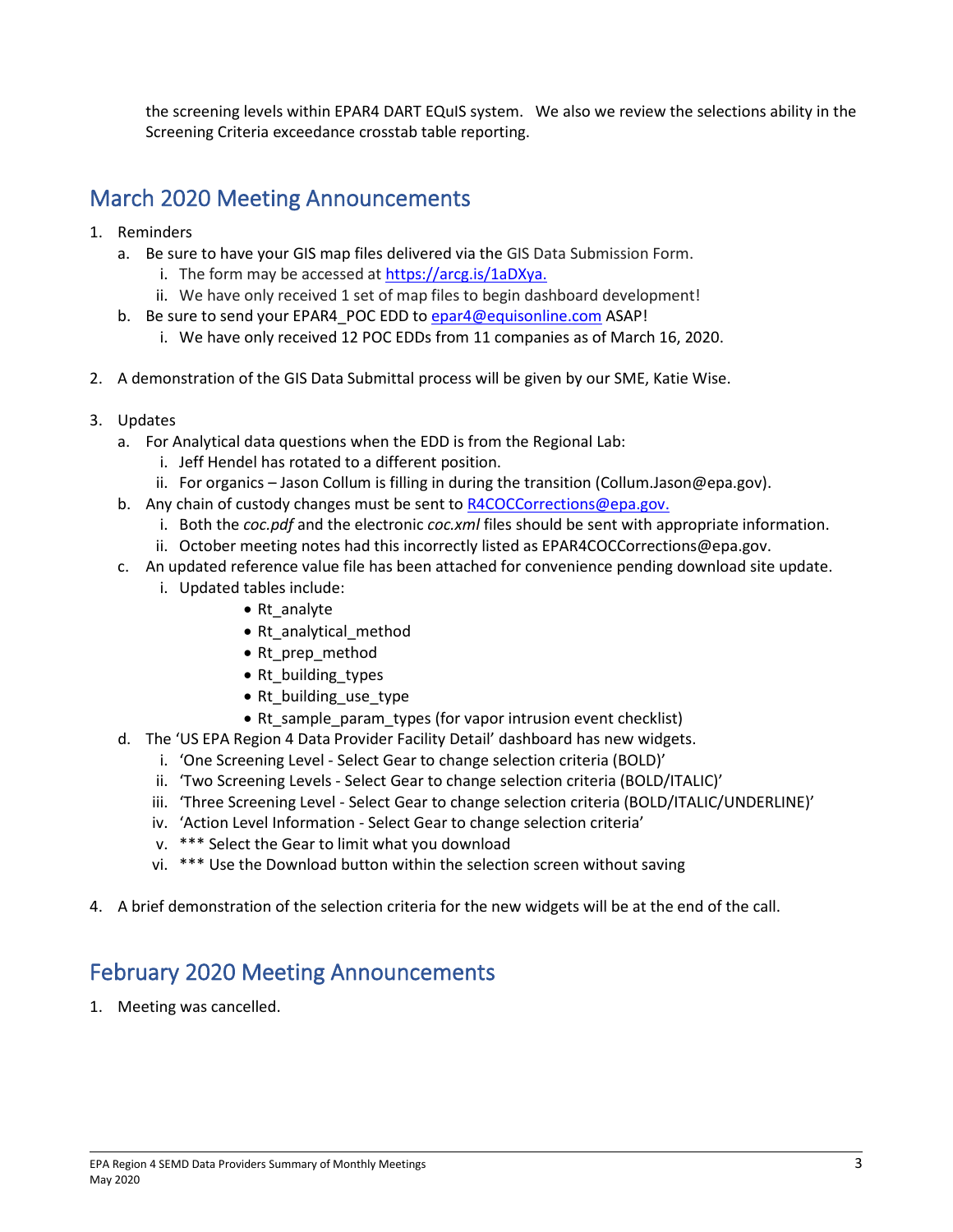# January 2020 Meeting Announcements

- 1. Reminders
	- a. Be sure to send your EPAR4 POC EDD to [epar4@equisonline.com](mailto:epar4@equisonline.com) ASAP!
		- i. We have only received 9 POC EDDs from 8 companies as of January 17, 2020.
		- ii. But 16 other companies have submitted data that still do NOT have a POC EDD sent in. 1. If you send an EDD and do NOT receive an email back – something went wrong. 2. Email R4DART to assist with investigating why the EDD did not process.
		-
	- b. You should receive **2** emails back when you submit your EDDs to EPAR4@equisonline.com.
	- **c. Send in your location EDDs in a reasonable timeframe. You receive an email with a due date but there are still folks not sending them in and the analytical EDDs continue to be rejected!**
- 2. At the end of the call, we will have a "Demonstration of the Required GIS Data Submittal Process".
- 3. Previously Katie Wise's email was provided incorrectly, it is [Wise.Mary@epa.gov](mailto:Wise.Mary@epa.gov) but you will still submit the map files to EPAR4DARTGeo@EPA.GOV
- 4. When the EPAR4 laboratory sends out EDDs with an "UPDATED: R4 LIMS Results…" in the subject line:
	- a. Please review the PDF attached within the file set for why it was updated.
	- b. R4DART only knows to add the Update tail to the EDD before emailing to the system.
	- c. If anything needs removed from the original submission, you must notify R4DART immediately.
	- d. An update will not remove data there is a special process to remove data called "Rollback".
	- e. This is also true if you send in an EDD and realize you shouldn't have added it.
- 5. The Environmental Data Submission Procedure (SEMDPROC-009-R0) and Guidance have been finalized.
	- a. <https://www.epa.gov/superfund/region-4-superfund-electronic-data-submission> is pending update.
	- b. The three supporting reference documents are provided with the procedure as one .pdf
		- EPA Region 4 EDD Format File Guide Provides detailed information for the creation of the EDD files that are required to be submitted.
		- EPA Region 4 EQuIS Data Processor (EDP) Reference Manual Provides the information needed to download, install and maintain the EDP software, as well as how to use the software to proof EDDs and create data packages.
		- EPA Region 4 Geographic Information System Deliverable Guidance Provides specific requirements and file delivery formats for all GIS materials developed in support of the program.
- 6. Over the past month, there have been several EDDs rejected to R4DART as 'File Monitor Alert'.
	- a. You will not receive these emails due to the system's inability to decipher the file name.
	- b. These rejections are due to extra periods in the file name so the system cannot parse the pieces.
		- "EPAR4 Guidance Defined Section"**. "**facility code"**. "**format".dat
		- The system uses the periods to split the file name to know which facility and which format.
	- c. Causes of too many periods may be:
		- When you send one email with two files of the exact same name, the email system will add .1
		- Using periods rather than underscores between the portions of the "EPAR4 Guidance Defined Section".
- 7. The EPA November 2019 Risk Screening Levels (RSLs) have been loaded to the R4DART system.
	- a. Action Level report widgets have been added to the Site detail dashboard.
	- b. There is a special note for 4 of the 2019 RSLs:
		- 2019 11 RSL IND AIR HQ=0.1 "c \*\* High Risk used (0.021); Low Risk is 0.12 And Lowest Risk is 0.61"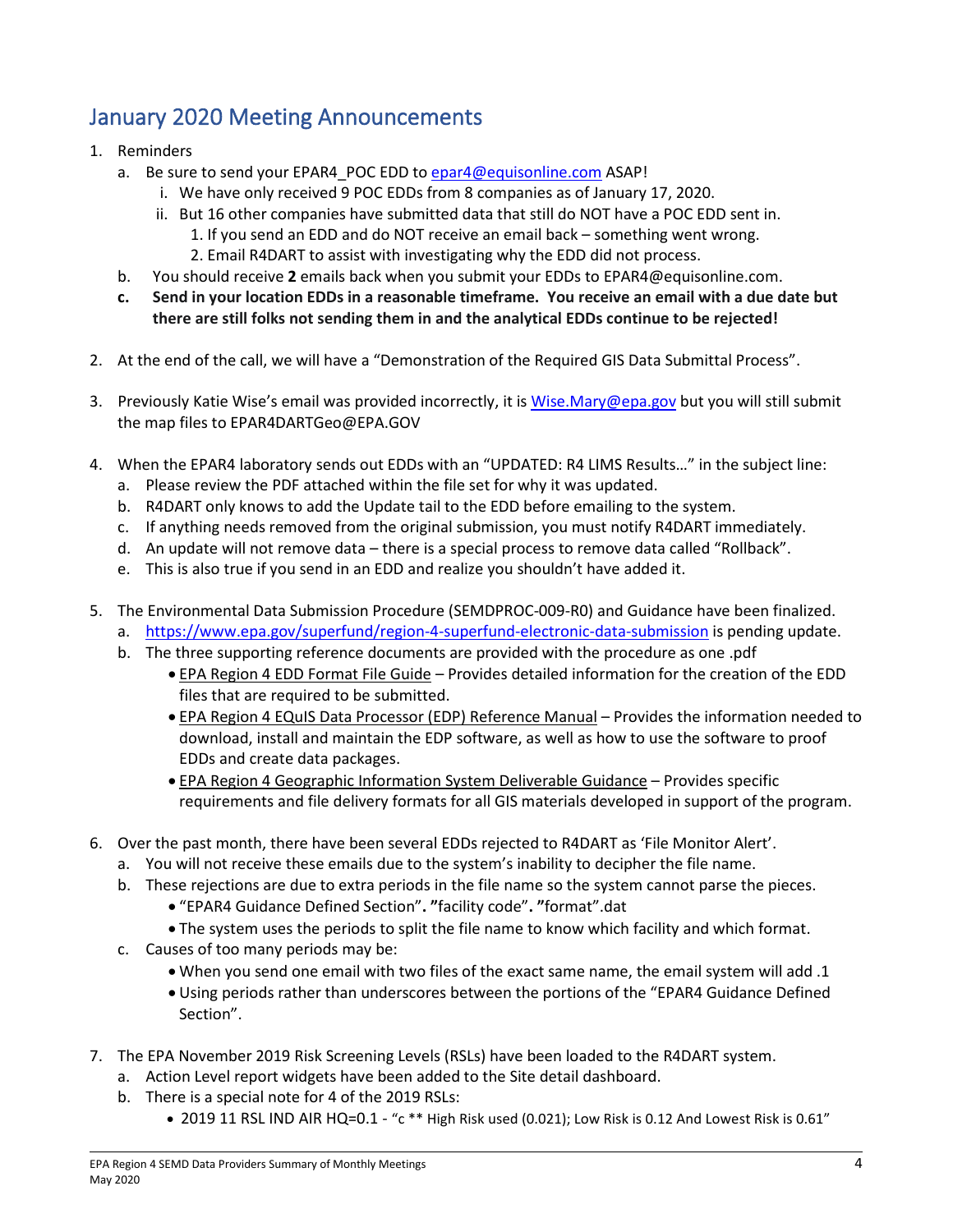- 2019 11 RSL RES AIR HQ=0.1 "c \*\* High Risk used (0.0049); Low Risk is 0.028 And Lowest Risk is 0.14"
- 2019 11 RSL IND AIR HQ=1.0 "c \*\* High Risk used (0.021); Low Risk is 0.12 And Lowest Risk is 0.61"
- 2019 11 RSL RES AIR HQ=1.0 "c \*\* High Risk used (0.0049); Low Risk is 0.028 And Lowest Risk is 0.14"

|           | Contamınant                              |           | Screening Levels     |     |                        |     |
|-----------|------------------------------------------|-----------|----------------------|-----|------------------------|-----|
|           |                                          |           | <b>Resident Air</b>  |     | <b>Industrial Airl</b> |     |
|           | Analyte                                  | CAS No.   | (ug/m <sup>3</sup> ) | key | (ug/m <sup>3</sup> )   | key |
|           | ~Polychlorinated Biphenyls (high risk)   | 1336-36-3 | 4.9F-03              | c   | $2.1E-02$              | c   |
|           | ~Polychlorinated Biphenyls (low risk)    | 1336-36-3 | $2.8E-02$            | c   | $1.2F - 01$            | c   |
| $\bullet$ | ~Polychlorinated Biphenyls (lowest risk) | 1336-36-3 | $1.4E - 01$          | c   | $6.1E - 01$            | c   |

c. A brief demonstration on how to select the screening levels will be at the end of the meeting.

### December 2019 Meeting Announcements

#### 1. Reminders

- a. Be sure to send your EPAR4\_POC EDD to [epar4@equisonline.com](mailto:epar4@equisonline.com) ASAP!
	- i. We have only received 8 POC EDDs from 7 companies as of December 16, 2019.
	- ii. For one company, the EDD was rejected but I corrected the issue and resubmitted. 1. If you send an EDD and do NOT receive an email back – something went wrong.
		- 2. Email R4DART to assist with investigating why the EDD did not process.
- b. You must have the *EPAR4.zip* file closed and not in use with EDP to replace the *EPAR4.rvf* file.
- d. We will have a demonstration by Gui Amaro on how to display EQuIS data on an AGOL map layer.
	- i. You must first have permission to the REST API license pool.
	- ii. You must create a JWT Authentication token.
	- iii. There is a new link to download the video "Generate and Use JWT Authentication Tokens."
	- iv. To get a copy of the video, use the updated we transfer link: <https://we.tl/t-Otu4bYgVnL>
- **e. Send in your location EDDs in a reasonable timeframe. You receive an email with a due date but there are still folks not sending them in and the analytical EDDs continue to be rejected!**
- 2. At the end of the call, we will have a demonstration of "How to Create a Smart Template" from EDP.
	- a. Create an Excel Workbook with controlled fields to use only values from the *EPAR4.rvf* file.
	- b. Create an Excel Workbook that will enforce the foreign keys between the EDD tables.
- 3. The Procedural and Guidance documents have been updated and are in review.
	- a. Changes were based on the first review process by compiling EPA Personnel comments.
	- b. Additional updates were done using data provider issues while trying to follow the documents.
	- c. We hope to have them updated on the EPA download site by our next meeting January 21st, 2020.
	- d. We are waiting on an update to where the map files will need to be sent.
- 4. EarthSoft conducts a quarterly Government User Group meeting and have opened it up to EPAR4 users.
	- a. If you're interested in joining future User Groups, you can subscribe to thei[r mailing list.](https://earthsoft.us16.list-manage.com/subscribe?u=37901ea741202322d02ccc80b&id=59ed809b70)
	- b. You may also select the Office Hours but any of the other options you may need to pay to attend.
	- c. Once you submit the filled-out form, email R4DART acknowledging your desired participation.
	- d. R4DART will communicate to EarthSoft that you are a valid EPAR4 user.
- 5. R4DART will be "unmanned" from December 18, 2019 through January 1, 2020. An Out of Office message has been set directing any emergency assistance to [Walden.Beth@EPA.gov.](mailto:Walden.Beth@EPA.gov)
- 6. Happy Holidays from the EPA Region 4 Data Management Team! Talk to you Next Year! Sincerely Beth Walden, Sharon Keenan, and Katie Wise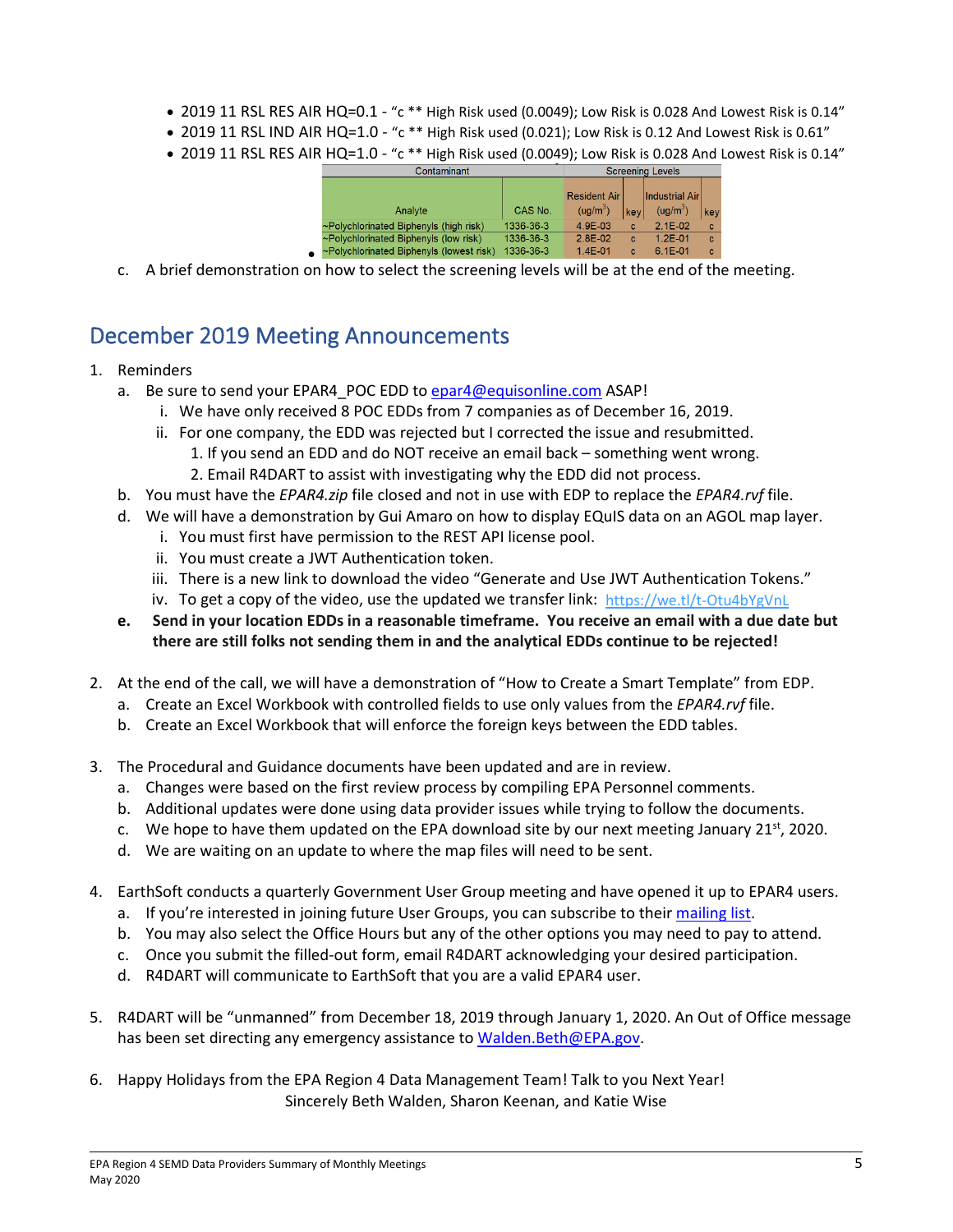### November 2019 Meeting Announcements

- 1. Reminders
	- a. Be sure to send your EPAR4 POC EDD to [epar4@equisonline.com](mailto:epar4@equisonline.com) ASAP!
		- i. We have only received POC EDDs from 6 companies as of November 18, 2019.
		- ii. Reasoning for why we need your POC EDD:
			- EPA needs to have a quick means to query for the POCs.
			- EPA may have a question regarding data, map files submissions, EDDs, etc.
			- We have approximately 67 contractors with over 1000 sites (so a good memory no longer suffices).
			- Example scenarios:
				- $\circ$  Lab Procurement needs to know who the project lead is for assignment distribution.
				- $\circ$  EPAR4 GIS SME needs to find who was to submit a site's latest report map files.
		- iii. Submit a POC EDD for each site for which you have a contract.
			- If all POCs are the same for every project within a site, use the 'ALL' Project ID.
			- If all POCs are the same for every site under your contract, email R4DART with your list of sites.
		- iv. How to submit a POC EDD when you do not have a site assignment yet:
			- Project ID of 'ALL'
			- Facility code of 'R4EQUIS'
			- Site name of 'R4EQuIS Facility'
			- Company Code If you have a code assigned, use it. Otherwise: PL-yourcompany (e.g., as there is no EarthSoft company code yet, EarthSoft would use PL-EarthSoft; where the company name is what is in your email address).
			- **Do not include a usr** file unless you have a Region 4 user code existing. Use the quick start guide to establish a user code. If you do not have a site assigned, you will be given permission to the R4EQuIS facility.
	- b. After sending *any* EDDs t[o epar4@equisonline.com,](mailto:epar4@equisonline.com) you should make certain you ultimately receive the email "Successfully loaded EDD [file name]" with the commit log showing number of rows added.
	- c. Do NOT linger to get your Location EDDs submitted. You typically receive an email requesting the location and field data prior to the release of the Analytical.
		- i. Subject: (20-nnnn) Location and FieldResults EDD Request for *Site Name*: Due Date *mm/dd/yyyy*
		- ii. When the location EDD is not submitted prior, the analytical data will be rejected.
		- iii. The RPM will be notified when data continues to be stalled due to lack of submissions.
- 2. There has been a new mailbox setup for the map files to be submitted.
	- a. We will be updating the documentation accordingly to send to [R4DARTGeo@EPA.gov](mailto:R4DARTGeo@EPA.gov)
	- b. Katie Wise, Subject Matter Expert (SME), may be contacted at [Wise.Mary@EPA.gov](mailto:Wise.Mary@EPA.gov)
- 3. The Data Provider Facility Specific Dashboard has been updated.
	- a. Once you have a site assigned, it is common to want to see the existing data.
		- i. Analytical Results Report Make no selections to get all the Analytical data.
		- ii. Location and Well Information Produces the data in the EPAR4 format layout.
		- iii. Download Water Levels Uses the default of TOC to calculate the Walter Level Elevation.
		- iv. Google Earth Locations Produces a .kmz file to be opened with Google Earth.
	- b. A brief demonstration of report selections will be held at the end of the call.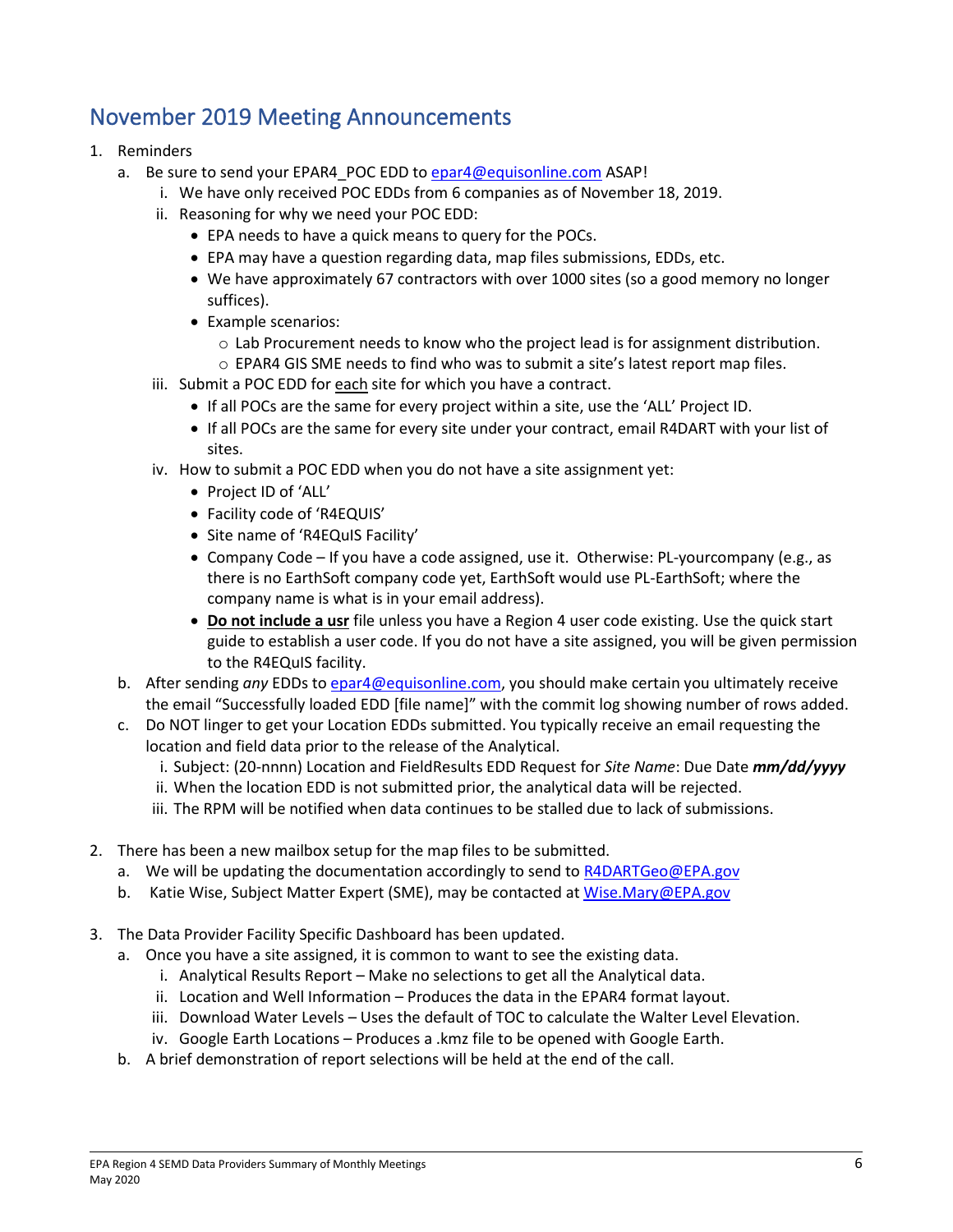| Analytical Results Report Download<br>÷                                                                    |  | Location and Well Information In the EPAR4 format                 |
|------------------------------------------------------------------------------------------------------------|--|-------------------------------------------------------------------|
| 0 v7-Analytical Results II v7                                                                              |  | <b>EPAR4 Location EDD</b>                                         |
| Last Download: 2019-11-18, 13:46<br>Run Time: 0.4 seconds<br><b>File Size: 766.9 KB</b><br>Record(s): 2386 |  | Last Download:<br>Run Time:<br>File Size:<br>$Record(s)$ :        |
| <b>DOWNLOAD</b><br>Send me this report<br>章                                                                |  | 登<br><b>DOWNLOAD</b><br>Send me this report<br>□                  |
|                                                                                                            |  |                                                                   |
| Retrieve a Google Earth KMZ file<br>÷                                                                      |  | Download Water Levels - Select Gear to change selection criteria  |
| <b>Google Earth: Locations</b>                                                                             |  | <b>WaterLevelCalcTOC</b>                                          |
| Last Download:<br><b>Run Time:</b><br>File Size:<br>Record(s):                                             |  | Last Download:<br><b>Run Time:</b><br>File Size:<br>$Record(s)$ : |
| <b>DOWNLOAD</b><br>Send me this report<br>章                                                                |  | <b>DOWNLOAD</b><br>登<br>Send me this report                       |

- 4. To display EQuIS data on an ArcGIS Online layer, a token must first be established.
	- a. The individual must have a valid EPAR4 user account and proper permissions.
	- b. A video has been prepared on how to create the token:
		- Download link: <https://we.tl/t-XNE0Gt1eKP>
	- c. We anticipate having a demonstration of adding EQuIS data to a map layer on our next call.
- 5. A new reference value file has been updated on the EPAR4 download site November 18, 2019.
	- a. Please download the new .rvf fro[m https://earthsoft.com/products/edp/edp-format-for-epar4/](https://earthsoft.com/products/edp/edp-format-for-epar4/)
	- b. What .rvf file will EDP use?
		- i. EDP will use the *EPAR4.rvf* file that is within the *EPAR4.zip* format file first.
		- ii. If not found, EDP will use the *EPAR4.rvf* file within the same folder as the format.
		- iii. If not found, EDP will prompt you for what .rvf file to use.
	- c. How to replace your existing *EPAR4.rvf* file for use by EDP
		- i. The *EPAR4.zip* file found on the EPAR4 download site contains an old EPAR4.rvf.
		- ii. Download the latest *EPAR4\_RVF.zip*, extract it from the zip file, and copy it as *EPAR4.rvf*.
		- iii. Replace the *EPAR4.rvf* existing within your EPAR4.zip format file.
			- 1. You may drag the new *EPAR4.rvf* file onto the *EPAR4.zip* It should prompt to replace.
			- 2. You may extract the *EPAR4.zip*, replace the *EPAR4.rvf* file, and then rezip the *EPAR4.zip* file.

#### October 2019 Meeting Announcements

- 1. Reminders
	- a. Be sure to send your EPAR4 POC EDD to [epar4@equisonline.com](mailto:epar4@equisonline.com) ASAP!
	- b. Clarification: The file name within the POC dat file (zip) needs to be **EPAR4\_POC.txt**
	- c. After sending *any* EDDs t[o epar4@equisonline.com,](mailto:epar4@equisonline.com) make certain you ultimately receive the email "Successfully loaded EDD [file name]" with the commit log showing number of rows added.
	- d. Superfund is now the Superfund and Emergency Management Division (SEMD).
- 2. A brief demonstration on how to create your own dashboard will be at the end of this meeting.
	- a. Since our September meeting only 9 folks have logged into the [https://epar4.equisonline.com](https://epar4.equisonline.com/)
	- b. We have received no suggestions on what should be added to the dashboards.
	- c. Google Chrome is recommended over Internet Explorer to access the dashboards.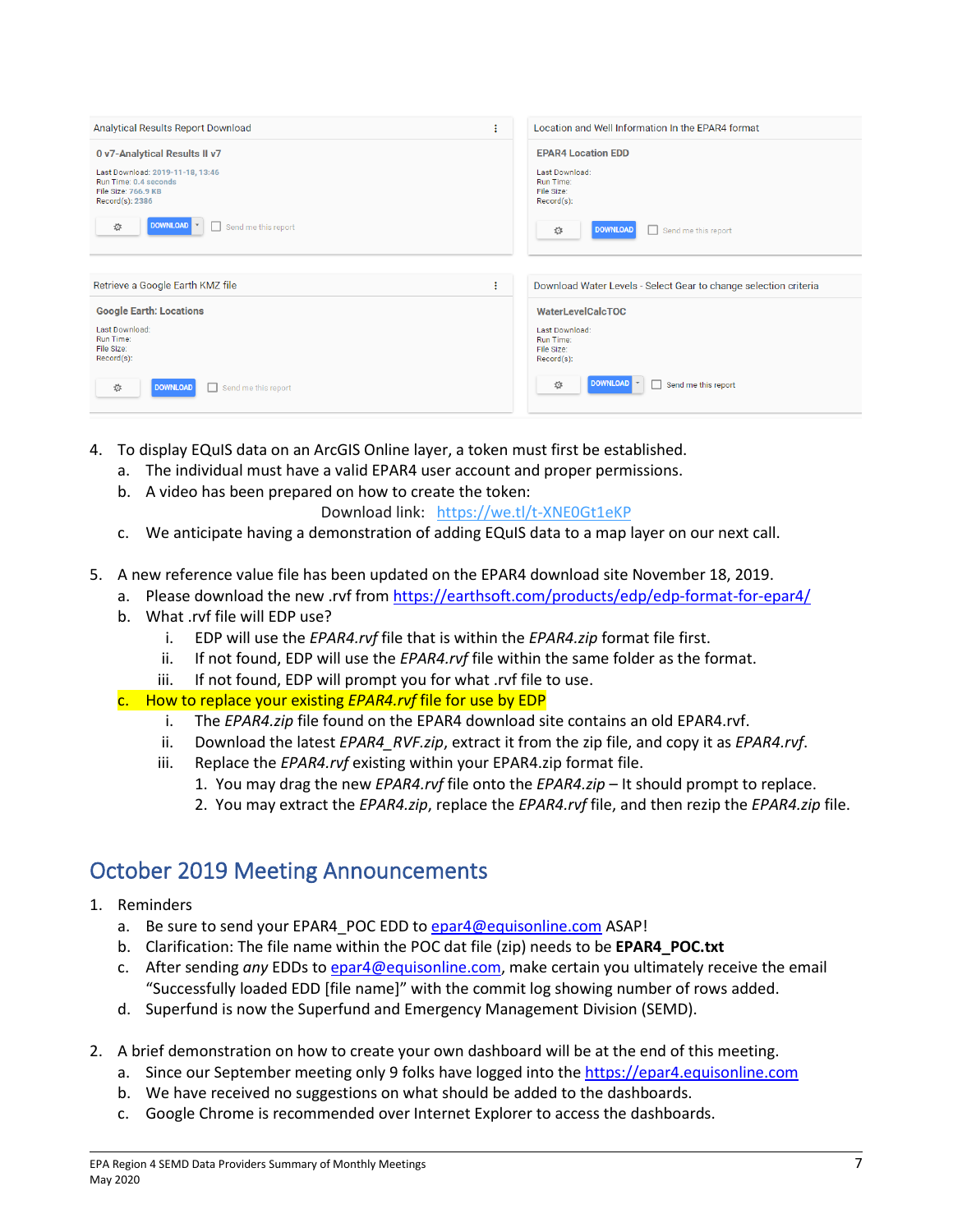- 3. All initial and final versions, spatially enabled files acquired or developed to support mapping, spatial analysis, and/or report generation by a data provider should be submitted to the EPA Region 4. The delivery of these files should accompany the submission of an initial and final report.
- 4. Identify your company GIS\_POC identified in the EPAR4\_POC\_EDD for each site you have assigned tasks.
	- a. The EPA Region 4 Geographic Information System Deliverable Guidance describes the requirements.
	- b. This Guidance may be found attached to the Environmental Submission Procedure document.
	- c. The Subject Matter Expert (SME) is Katie Wise who is available to assist your GIS POC(s).
	- d. Your GIS POC should request access to the EPA GeoPlatform by emailing:
		- To: [geoservices@epa.gov](mailto:geoservices@epa.gov) ; and
		- CC: [Williams.Donnie@epa.gov;](mailto:Williams.Donnie@epa.gov) [katie.wise@tetratech.com;](mailto:katie.wise@tetratech.com) and your site RPM
	- e. Per the Guidance, there is a form and checklist that both need included within your GIS submissions.
		- To access the EPA Region 4 GIS Data Submission form:
			- [https://r4.ercloud.org/R4\\_GIS\\_Data\\_Submittal/index.html](https://r4.ercloud.org/R4_GIS_Data_Submittal/index.html)
		- The checklist can be downloaded as a separate file from the EPA Region 4 website: <https://www.epa.gov/superfund/region-4-superfund-electronic-data-submission>
- 5. We have the capability of displaying data from EQuIS on the Maps now.
	- a. The steps required to enable the communication and display of data is in process
	- b. How to create the necessary token is expected to be available prior to our November meeting.
- 6. Clarification of the emails with "**Subject:** (*project id*) Sample Information Errors for *Site Name*: Due Date *x*".
	- a. These emails come from Athens for either the Regional or the CLP EDDs.
	- b. The email will identify missing Station IDs and/or Media Code(s) in their Element system.
	- c. Typically, these are items that did not upload from the Chain of Custody *eCOC.xml*.
		- i. Fill in the *Edited* column for each sample with *Missing?*
		- ii. Add the information into the field software and generate an updated Chain of Custody.
		- iii. Forward the 'Sample Information Errors" email and attach the updated *eCOC.xml* and *COC.pdf*.
		- iv. The email **MUST** be sent t[o EPAR4COCCorrections@epa.gov](mailto:EPAR4COCCorrections@epa.gov) and cc R4DART@epa.gov.
		- v. Athens will need to update their Element before the data will be released to load.
	- d. There have been cases where "last minute" requests create additional samples not in the *eCOC.xml*.
		- i. Most recent case was TCLP requested on a soil sample post delivery.
		- ii. The CLP merely added TCLP on the end of a sample name.
		- iii. They did not populate the station nor the matrix and Athens downloaded it for validation.
		- iv. Do not expect a lab to enter information we require that they do not need for analysis.
- 7. The matrix code for the Investigative Derived Waste (IDW).
	- a. In the Field Software, EDGE or Scribe, use 'ID'.
	- b. Use the QC Station ID of *#R4DART#*.

# September 2019 Meeting Announcements

- 1. Reminders
	- a. Send your EPAR4 EDDs directly to [epar4@equisonline.com](mailto:epar4@equisonline.com) and *eCOC.xml* files to [R4DART@epa.gov.](mailto:r4dart@epa.gov)
	- b. If you send in an EDD that is to update existing information, your format needs to be *EPAR4update*.
	- c. Go to [https://epar4.equisonline.com](https://epar4.equisonline.com/) to update your password if you have not since 8/1/2019.
- 2. The Point of Contact EDD template is now available.
	- a. Obtain a copy from [https://www.epa.gov/superfund/region-4-superfund-electronic-data-submission.](https://www.epa.gov/superfund/region-4-superfund-electronic-data-submission)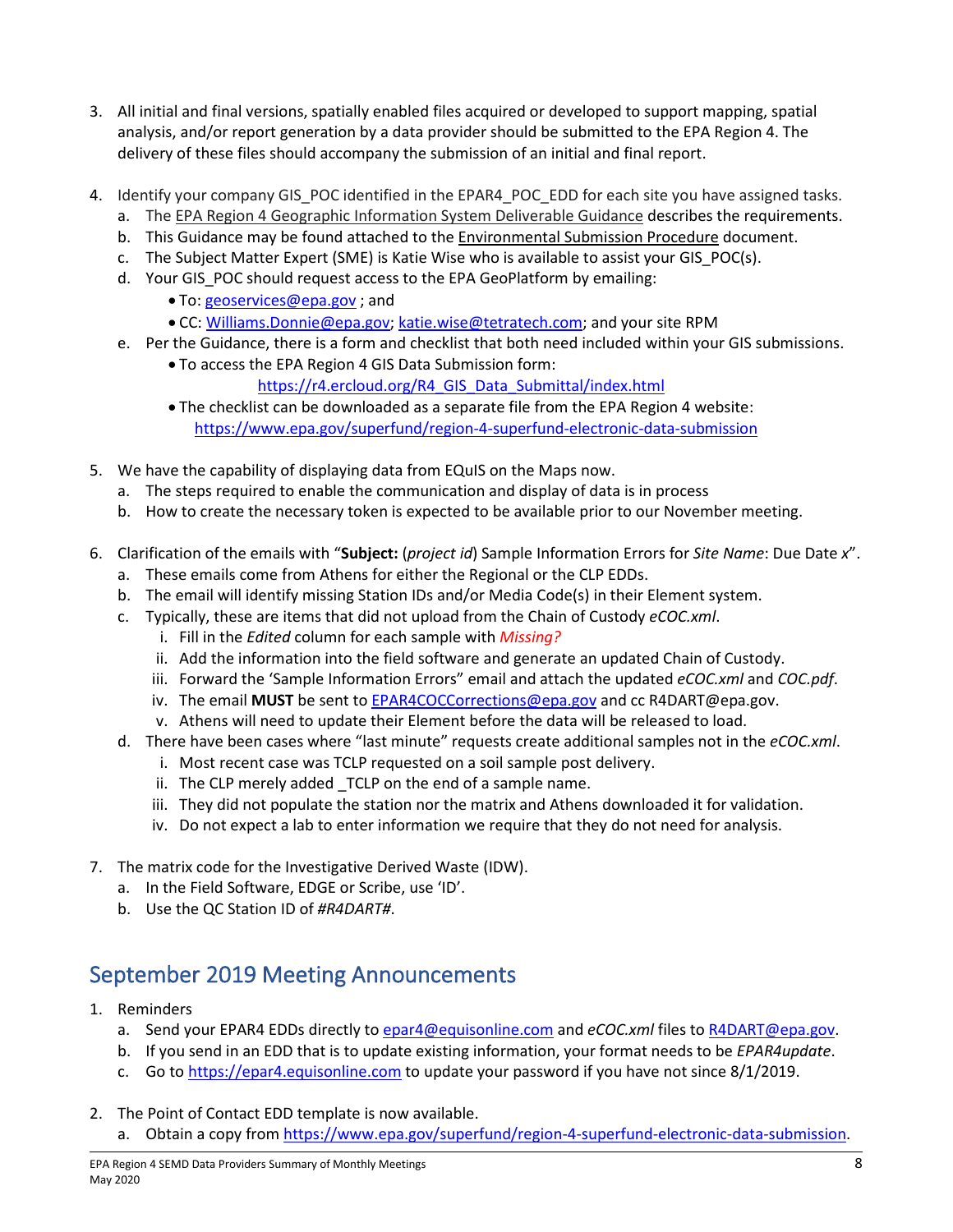- b. Please read through your appropriate instructions tab before populating the EPAR4 POC tab.
	- i. Only one site's point of contacts per EDD.
	- ii. Acquire your .usr file.
	- iii. Save the EPAR4 POC worksheet as a tab delimited text file with EPAR4 POC.txt as the filename.
	- iv. Zip the EPAR4\_POC.txt file with your .usr file.
	- v. Rename your .zip file.

The submitted file IS REQUIRED to be named according to the following convention.

- Project ID (Task Code)
- Site Name
- Data Provider Company Code
- Date Submitting (YYMMDD)
- Type (POC)
- .FacilityCode.EPAR4\_POC.dat
- Example EDD Filename

19-0001\_FacilityName\_PL-DataProviderCode\_190822\_POC.110001224773.EPAR4\_POC.dat

- vi. Email your .dat EDD to [epar4@equisonline.com.](mailto:epar4@equisonline.com)
- c. When you have multiple Project IDs (task codes) for an individual site, you may submit a separate EDD or all in one EDD. Regardless, the Start Date **must** be different when you have multiple projects or people for the same POC type. (The facility, poc type, start date are the primary key fields.)
- 3. The EQuIS R4DART system is set to automatically send the data provider emails when submitting EDDs directly to **epar4@equisonline.com**.
	- a. You should receive the initial email with Subject "EDD File [file name] Status Update". This tells you that your .usr certificate was valid and you have proper permission to load to the EDD's target site.
	- b. If your initial email after sending your EDD to [epar4@equisonline.com](mailto:epar4@equisonline.com) has Subject "EDD File [file name] Rejected - Not a Valid Data Submitter for Facility", forward to [R4DART@epa.gov](mailto:R4DART@epa.gov) to request your User Account is granted permission to the site.
	- c. If no errors are found and the EDD is loaded, you should receive a second email with Subject "Successfully loaded EDD [file name]" with the commit log showing number of rows added.
	- d. If errors are found and the EDD is NOT loaded, you should receive the second email with Subject "EDD File [file name] Rejected – Data Errors" with an error log attached. This error is typical of what you should see when you check the EDD with the current EDP EPAR4 format and reference values. If you did not get the errors when using the EDP, check the download site for a more recent reference file or an updated format.
	- e. If errors are found and the EDD is NOT loaded, you may receive the second email with Subject "Failure while committing package [file name]" with an error log attached. This error during commit is typical when the locations' coordinates have not been loaded yet.
	- f. If you do NOT receive any of the automated emails after sending your EDD:
		- i. Check that your email system is not blocking emails from  $e$ par4@equisonline.com.
		- ii. Try to login to [https://epar4.equisonline.com](https://epar4.equisonline.com/) with the credentials you used to create your .usr file.
		- iii. Check that the file had the .dat extension.
		- iv. Check that the file name only has 3 periods as this is how the system parses the name to determine what facility to load the data and what format to use for loading.
		- v. Otherwise, forward your submitted email with the file attached and note you did not receive any response fro[m epar4@equisonline.com.](mailto:epar4@equisonline.com)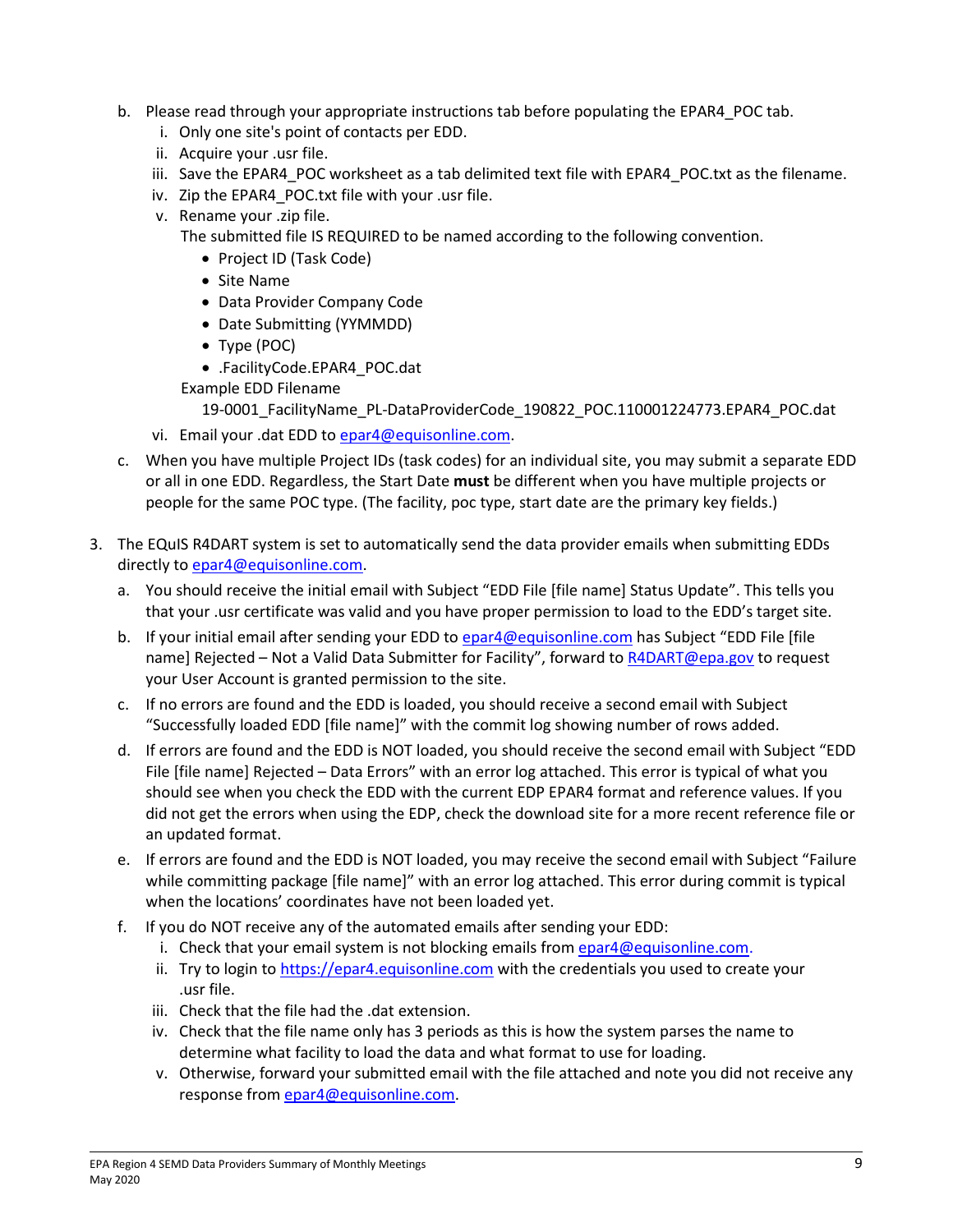- 4. As an alternative to your Field Personnel using Scribe, an EDGE package has been placed on the EPAR4 [download](https://earthsoft.com/products/edp/edp-format-for-epar4/) page. An *EDGE Quick Start Guide* is also pending addition to the [EPAR4 electronic data](https://www.epa.gov/superfund/region-4-superfund-electronic-data-submission)  [submission](https://www.epa.gov/superfund/region-4-superfund-electronic-data-submission) page.
- 5. An updated *EPAR4.rvf* file has also been replaced on the [EPAR4 download](https://earthsoft.com/products/edp/edp-format-for-epar4/) page. This includes new analytical methods and analytes from the Regional laboratory. Additional fish matrices have been added to more clearly identify their breed and part analyzed.
- 6. We would like to begin having some short demonstrations during this call. Please send in topics you feel may benefit yourself as well as others.

### August 2019 Meeting Announcements

- 1. The file name extensions have been updated.
	- a. EDDs sent to [epar4@equisonline.com](mailto:epar4@equisonline.com) need a .dat extension rather than an .edd extension.
	- b. Error logs sent from EQuIS Enterprise are .htm files and are no longer a zip file.
- 2. Lab EDDs use the data provider primary POC to add the user certificate.
	- a. Error logs for lab EDDs go directly to the data provider primary POC.
	- b. Other than missing depths, some errors have occurred during loading of lab EDDs.
		- v. Missing CAS\_RNs
		- vi. Missing Quantitation Limit for non-detects
	- c. For error logs you receive due to a lab item:
		- i. For all rejected EDDs cc [R4DART@epa.gov.](mailto:R4DART@epa.gov)
		- ii. If the EDD is from the Regional Lab analysis, email:
			- For organics Jeff Hendel [hendel.jeffrey@epa.gov](mailto:hendel.jeffrey@epa.gov)
			- Inorganics Floyd Wellbor[n wellborn.floyd@epa.gov](mailto:wellborn.floyd@epa.gov)
		- vii. If the EDD is from the Contract Lab Program analysis, email:
			- For organics Nancy Seabolt [seabolt.nancy@epa.gov](mailto:Seabolt.nancy@epa.gov)
			- 1. Inorganics Denise Goddard [goddard.denise@epa.gov](mailto:goddard.denise@epa.gov)
		- viii. For all other types of rejected EDDs, emai[l R4DART@epa.gov.](mailto:R4DART@epa.gov)
- 3. Data Providers are to email their Location EDDs directly to [epar4@equisonline.com.](mailto:epar4@equisonline.com)
	- a. If you receive an error message that your EDD "has been rejected because the user does not have permission to submit data to the corresponding facility", forward the email t[o R4DART@epa.gov](mailto:R4DART@epa.gov) requesting the proper permissions.
	- b. If you receive an error message that a "Valid license not found", check your username that was used in your EDD submission. When you feel it was valid, forward the email to [R4DART@epa.gov](mailto:R4DART@epa.gov) to request assistance on your user account.
- 4. Be sure your field personnel know when emailing the *eCOC.xml* files to [R4SampleCustody,](mailto:R4SampleCustody@epa.gov) always cc [R4DART@epa.gov.](mailto:R4DART@epa.gov)
	- a. Currently the *eCOC.xml* EDDs may only be loaded vi[a R4DART@epa.gov.](mailto:R4DART@epa.gov)
	- b. If there are new locations and the location EDD has not yet been loaded, the *eCOC.xml* file will not load. The R4DART administrator may request the location EDD prior to the automated email that informs you to submit your Location EDD.